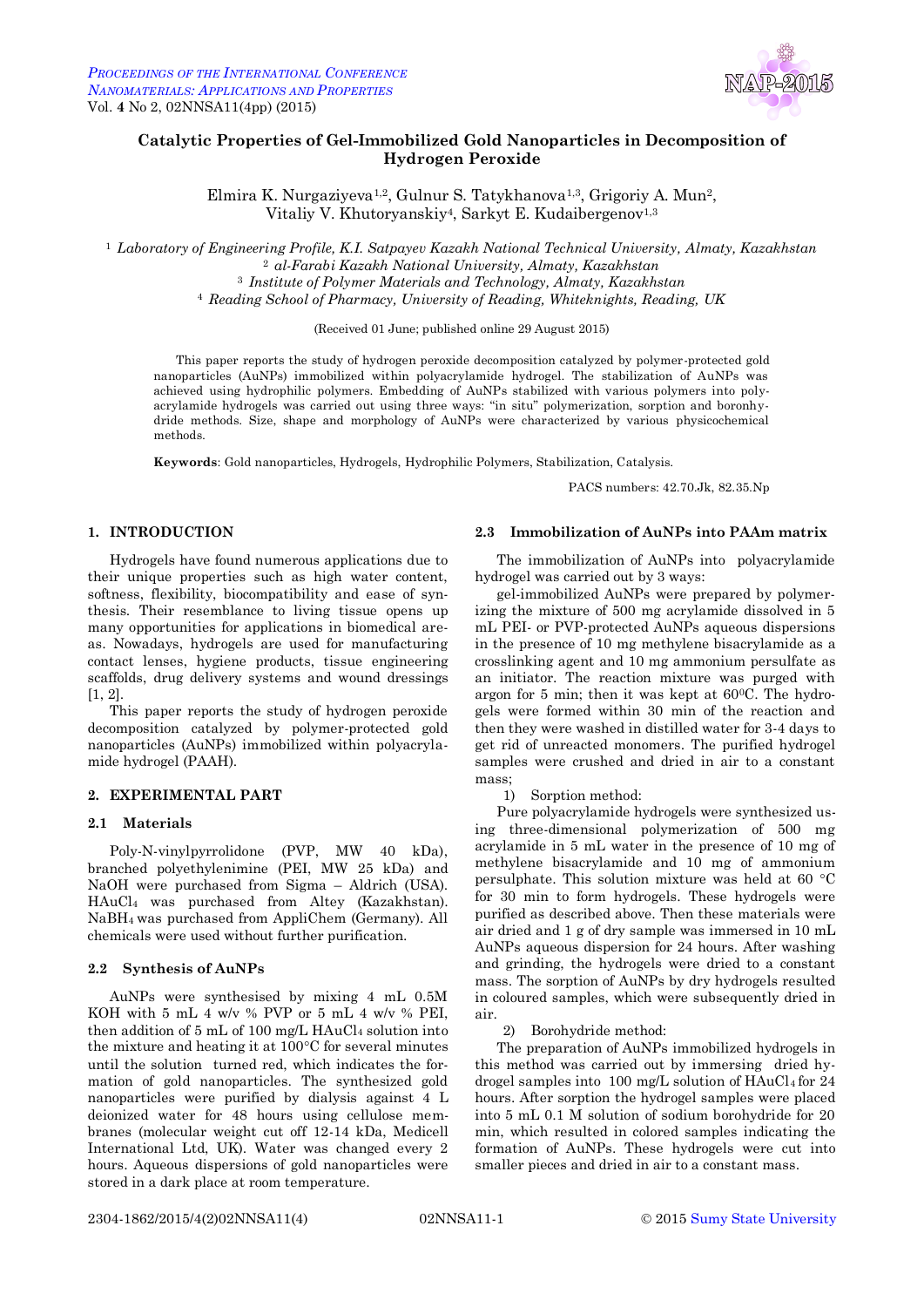#### **2.4 Dynamic Light Scattering**

Particle size distributions and zeta-potential of gold nanoparticles (AuNPs) in aqueous dispersions were measured using dynamic light scattering (DLS, Malvern Zetasizer Nano ZS 90, UK).

#### **2.5 Transmission electron microscopy (TEM)**

Transmission electron microscopy images of gold nanoparticles in aqueous dispersions and in gels were recorded using JEM-1011 (Japan) at an accelerating voltage of 80 kV. The samples for investigation were applied as a dispersion of AuNPs dripped onto standard copper grid with subsequent drying in air. Gel samples were micronized and a drop of microgel aqueous suspension was placed on TEM grid and air dried.

#### **2.6 Decomposition of hydrogen peroxide**

Decomposition of  $H_2O_2$  was carried out in a thermostated glass reactor equipped with a magnetic stirrer (Figure 1s, Supporting Information). The powdered catalyst (5 to 50 mg) was dispersed in 1 mL  $H_2O_2$ . The volume of released oxygen was determined using a gasmeasuring burette at different time intervals. In different decomposition experiments, the concentration of  $H<sub>2</sub>O<sub>2</sub>$  was varied from 10 to 30 wt%, the temperature from  $25$  to  $55^{\circ}$ C and the catalyst mass from  $5$  to  $50$  mg.



**Fig. 1** – PVP (purple)- and PEI (red)-stabilized gold nanoparticles and gel-immobilized (1-PVP, 2-PEI) AuNPs

### **3. RESULTS AND DISCUSSION**

### **3.1 UV-Vis spectroscopy of AuNPs solutions and hydrogels**

AuNPs were synthesized by reduction of HAuCl<sup>4</sup> in aqueous solutions containing either 4 w/v % of PVP or 4 w/v % PEI under alkali conditions (achieved by addition of 4 mL 0.5M KOH to the reaction mixture). The reaction was initiated by increasing temperature up to  $100 \text{ °C}$ , which resulted in the aqueous mixtures becoming colored within a few minutes. The change of solution color indicated the formation of AuNPs sols. The synthesized nanoparticles were initially characterized using dynamic light scattering and TEM (Figure 2).

The use of different water-soluble polymers for reduction of HAuCl<sup>4</sup> results in formation of nanoparticles substantially differing in their sizes as measured by dynamic light scattering: the hydrodynamic diameters are  $46 \pm 10$  nm and  $128 \pm 20$  nm for AuNPs synthesized in the presence of PVP and PEI, respectively. It is interesting to note that the comparison of DLS data with

TEM images of the nanoparticles reveals a significant difference in sizes. The analysis of TEM results using ImageJ software indicates that the nanoparticles formed in PEI have diameters of 8.170 nm. This dramatic discrepancy between DLS and TEM results is explained by different physical principles used by these two sizing techniques. DLS is a technique that measures light scattered by the objects present in solutions and will be able to detect individual macromolecules. AuNPs formed in the presence of water-soluble polymers have a core-shell structure with the core made of gold and a hydrophilic shell made of macromolecules of a water-soluble polymer. DLS measurements in this case will provide the size distribution for the nanoparticles together with a hydrated shell. TEM, on the contrary, is based on transmission of accelerated electrons through the sample and, in the absence of specific staining agents, this technique will be able to detect only dense objects such as gold-based core. The comparison of both DLS and TEM data allows establishing the structural features of AuNPs prepared in the presence of PVP and PEI.



**Fig. 2** – Size distributions of gold nanoparticles as measured by dynamic light scattering. AuNPs were synthesized in the presence of PVP (1) and PEI (2). Insert: Exemplary TEM image of AuNPs synthesized in the presence of PEI.



**Fig. 3** – Hydrogel samples with immobilized AuNPs, prepared using "in-situ" method. PVP (1) and PEI (2) were used for stabilization of nanoparticles. TEM image of PEIprotected AuNPs immobilized within a hydrogel using "insitu" method (c).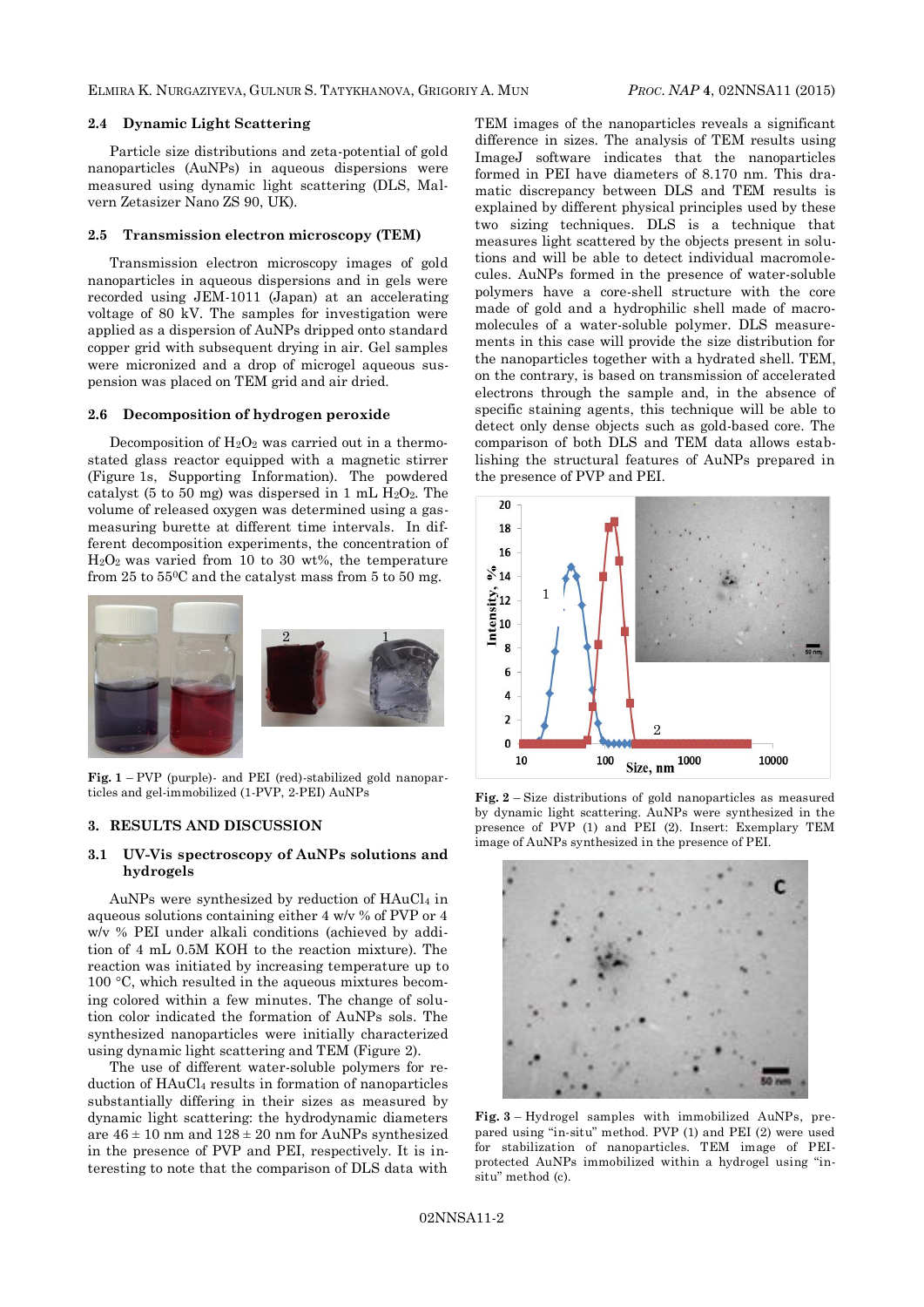Hydrogel immobilized gold nanoparticles were prepared using three approaches: (1) "in-situ" immobilization method; (2) sorption method; and (3) borohydride method. Figure 2 shows the images of selected hydrogel samples with immobilized AuNPs prepared using "in-situ" and sorption methods.

Table 1 presents the comparison of the dimensions and other physicochemical properties of AuNPs in aqueous dispersions and immobilized within hydrogels. Analysis of TEM images of AuNPs immobilized within a hydrogel indicates that the size of gold core has a diameter very similar to the sizes of the nanoparticles before their incorporation into the hydrogels. Zetapotential measurements indicate that of AuNPs formed in the presence of PVP and PEI in aqueous dispersions have slightly negative values (-10.52 mV and -9.31 mV, respectively). Considering that these nanoparticles are very stable in dispersion, it could be concluded that their stabilization is related to the sterical effects caused by highly hydrated macromolecules forming their shell rather than their charge interactions.

**Table 1** – Physicochemical properties of AuNPs in dispersions and in hydrogels

| Samples                                           | TEM, nm         | DLS.<br>nm   | <b>PDI</b> | Zeta po-<br>tential.<br>mV |
|---------------------------------------------------|-----------------|--------------|------------|----------------------------|
| PEI-<br>protected<br>AuNPs (solu-<br>tion)        | $7.0 \pm 0.53$  | $128 \pm 20$ | 0.427      | $-9.31$                    |
| PVP-<br>protected<br>AuNPs (solu-<br>tion)        | $\star$         | $46 \pm 10$  | 0.553      | $-10.52$                   |
| PEI-<br>protected<br>AuNPs with-<br>in a hydrogel | $7.310\pm0.005$ | $\star$      | $\star$    | $\star$                    |
| PVP-<br>protected<br>AuNPs with-<br>in a hydrogel |                 | $\star$      | $\star$    | $\star$                    |

- not measured.

### **3.2 Decomposition of hydrogen peroxide by AuNPs immobilized within polyacrylamide hydrogel**

Gel immobilized gold nanoparticles as catalysts for decomposition of hydrogen peroxide. The kinetic curves of hydrogen peroxide decomposition in the presence of gel-immobilized AuNPs prepared using different methods are shown in Figure 4.

The catalytic activity of gel-immobilized gold nanoparticles in decomposition reaction of hydrogen peroxide is substantially dependent on the method of their preparation. The efficiency to catalyze this reaction is observed with the use of PEI-stabilized AuNPs immobilized into a hydrogel using sorption method. depending on the production method is changed as follows: Method 2 (stabilizer PEI)> method 2 (PVP stabilizer)> Method  $2 \approx$  Method 1 (stabilizer PEI)> Method 1 (stabilizer PDCA).



**Fig. 4** – Decomposition of hydrogen peroxide in presence of gel-immobilized AuNPs prepared using sorption method with PEI (1) and PVP (2) as stabilizing agents; borohydrate method (3) and and "in-situ" method with PEI (4) and PVP (5). as stabilizing agents. Experimental conditions: 30 mg of a dry hydrogel powder were used in these experiments. Concentration of hydrogen peroxide was 30 wt % and all reactions were conducted at 45 °C.

Thus, the most active catalyst for hydrogen peroxide decomposition is PEI-protected and PEI-gelimmobilized AuNPs obtained by sorption method (2). In this regard, all further studies for finding optimal decomposition of hydrogen peroxide conditions in the presence of gel-immobilized AuNPs were performed with this catalyst. In particular, we studied the effect of weight of the catalyst, reaction temperature, substrate concentration on the kinetics of the decomposition of hydrogen peroxide. Figure 5 shows the results of the effect of temperature on the kinetics of hydrogen peroxide decomposition at a constant weight of catalyst 30 mg and a hydrogen peroxide concentration of 30%. Maximum number has consumed oxygen corresponds to 318K, which is the optimal decomposition temperature of the substrate.



**Fig. 5** – Decomposition of hydrogen peroxide in dependence on the temperature (Au-PEI/PAAH-sorption).  $m_{cat} = 30$  mg, C  $(H_2O_2) = 30\%$